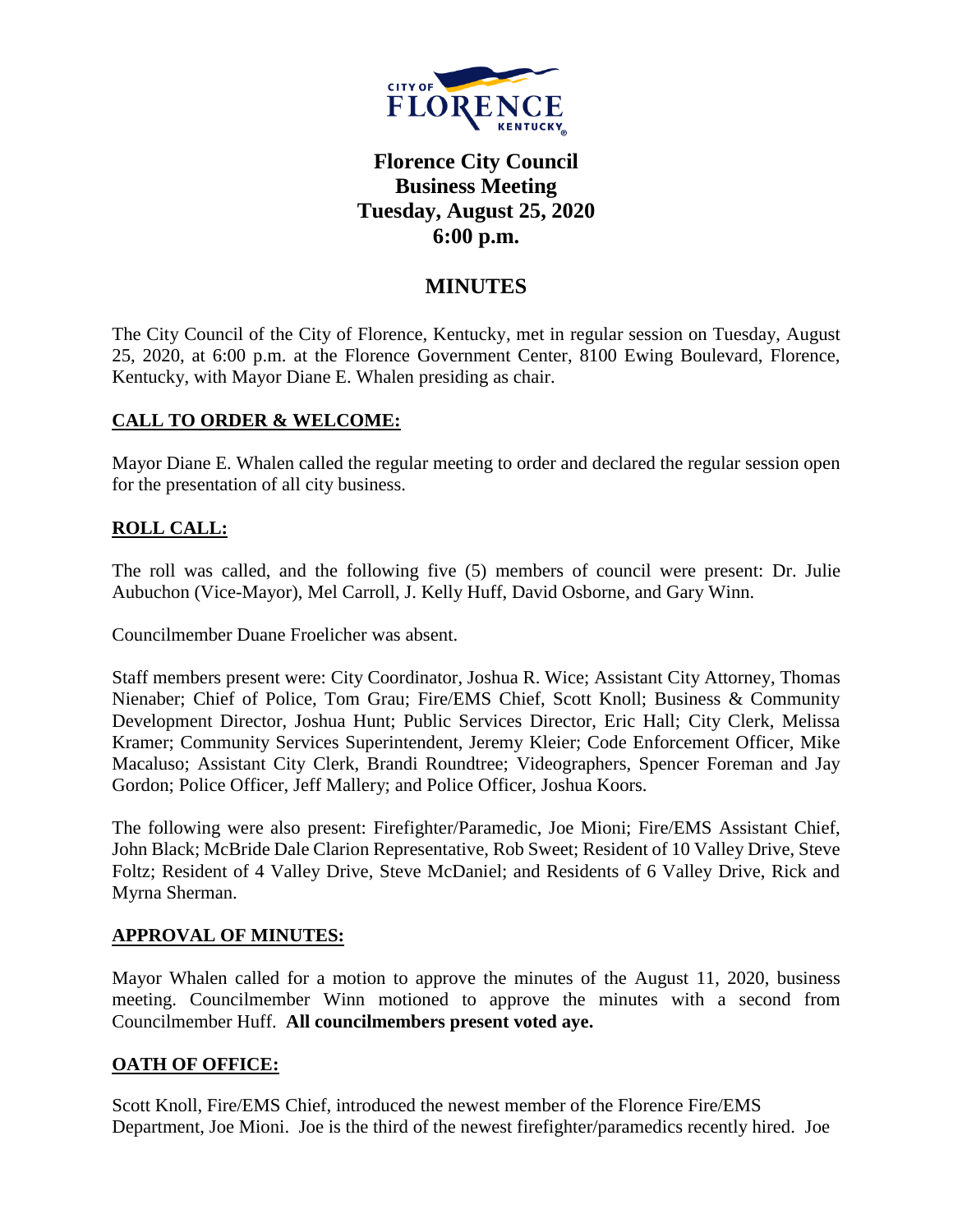comes to us after working for the Montgomery County/Mount Sterling Fire Department where he served as a Firefighter/Paramedic. Prior to that, he was a Paramedic with the City of St. Louis Fire Department. Joe attended the St. Louis Community College where he obtained his Paramedic certification in 2018. Chief Knoll stated Joe did an outstanding job in our hiring process and is currently finishing up his recruit orientation.

Mayor Whalen administered the oath of office and welcomed Joe to the City of Florence Fire/EMS Department.

#### **FORECLOSURE HEARING & CONSIDERATION OF RESOLUTION NO. 001-2020 FROM THE FLORENCE CODE ENFORCEMENT BOARD:**

Mayor Whalen called upon Assistant City Attorney, Thomas Nienaber, for presentation of the hearing.

Mr. Thomas Nienaber introduced himself to the audience and council. Mr. Nienaber was filling in for City Attorney, Hugh Skees. Mr. Nienaber informed council the purpose of the hearing is to establish a record and act upon a recommendation for civil action initiated against Steven C. Foltz, 10 Valley Drive, Florence, Kentucky for code enforcement violations pursuant to City of Florence Ordinance O-10-16, City of Florence Ordinance O-33-05, and pursuant to KRS 65.8801 through 65.8839.

Historically, the case began in September of 2011. At that time, the first citation was issued against 10 Valley Drive, Florence, Kentucky. During the period of September 2011 through June 2017, approximately 50 citations were issued, resulting in the filing of 32 liens. The property condition is in bad shape. In June of 2017, the city council originally heard the case. Prior to civil litigation being initiated, an agreement was reached between Mr. Foltz and the city. The Settlement Agreement had three key elements. The agreement provided for a reduction of the outstanding liens, fines, and expenses in the amount of \$120,000.00 to be reduced to \$7,992.75 on the condition that Mr. Foltz paid \$300.00 a month, until that amount was liquidated. That was accomplished. The agreement also stipulated that Mr. Foltz would have to comply with all code enforcement regulations thereafter. This did not happen. From November 2017 through January of 2020, there were a total of 6 citations issued and 4 liens filed. Another key element of the agreement was if Mr. Foltz defaulted in that agreement, all of the liens would come into play again and the amount would be due and owing again.

Mr. Nienaber stated this brings us to November 20, 2017. After that time, 6 more citations were issued for the same violations which was the focus of the previous citations including unlicensed vehicles, house in disrepair, weeds, trash, gutters, etc. All of those violations were issued beginning in April of 2019, with the last January 23, 2020. Those violations still exist today.

The foreclosure recommendation was originally scheduled for the Code Enforcement Board in March and delayed due to the coronavirus pandemic. On June 17, 2020, the Code Enforcement Board had a hearing. Mr. Foltz attended the hearing. The purpose of the hearing was to make a recommendation to city council as to whether or not civil action should be initiated in order to address the code enforcement violations. The hearing was conducted and the Code Enforcement Board unanimously recommended to city council that civil litigation be instituted and that a foreclosure action be brought to enforce the liens and collect from the property.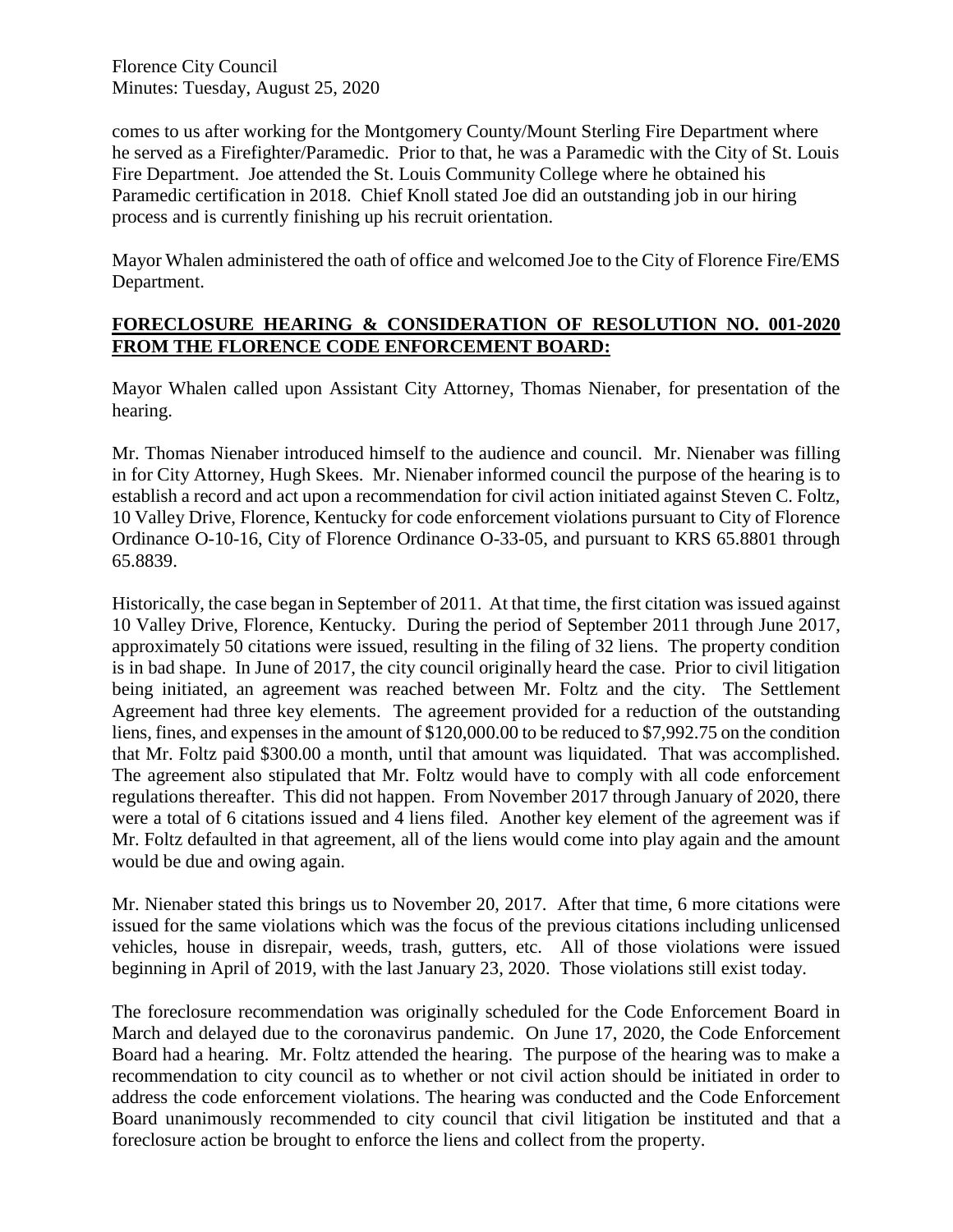Under the city's code enforcement ordinance, the city council acts upon the recommendation of the Code Enforcement Board. Mr. Nienaber informed council they may follow the recommendation in full, find no violations exist, or find a foreclosure action be instituted and the property be sold to satisfy the liens. City council may also find any other reasonable steps they deemed necessary. As the Code Enforcement Board has criteria to follow, city council also has criteria which must be followed.

Mr. Nienaber provided city council with the Exhibit List and the Hearing criteria which must be considered to determine the course of action.

Hearing Criteria which must be met includes:

- 1. Whether the violator, Mr. Foltz, was given notice of the violations as required under the City of Florence Ordinance and by the Kentucky Revised Statutes. Mr. Nienaber stated Mr. Kleier will testify that the notices were given.
- 2. Whether seeking a monetary damage against the violator, Mr. Foltz, would be an appropriate course of action. Mr. Nienaber relayed not only is the course of action appropriate, it is the only course of action.
- 3. Whether Mr. Foltz has demonstrated an indifference to or disregard for the necessity of compliance. From the testimony presented, Mr. Nienaber opined this will also be clear.
- 4. Whether or not the violations in place constitute a danger to the residents in the vicinity or interfere with the peaceful enjoyment of their property.
- 5. Whether or not the violations have existed over a period of time which exacerbates the situation in light of the conditions that exist.
- 6. Whether or not the convictions under the citations have found to exist since the enactment of the criteria. Mr. Nienaber stated the Ordinance for which we are following was adopted several years ago.

Mr. Nienaber called upon the witness, Joshua Hunt, Business and Community Development Director, to testify. Mayor Whalen swore in the witness, Joshua Hunt.

| State your name please.                                        |  |
|----------------------------------------------------------------|--|
| Josh Hunt.                                                     |  |
| Who are you employed with?                                     |  |
| City of Florence.                                              |  |
| Were you employed with the city in November of 2017?           |  |
| I was.                                                         |  |
| Please refer to Exhibit 1 of the packet. Do you recognize that |  |
| document? (Witness was provided a packet for review)           |  |
| I do.                                                          |  |
| What is that?                                                  |  |
| That is the Settlement Agreement.                              |  |
| Is that the agreement you negotiated with Mr. Foltz?           |  |
| It is.                                                         |  |
| And signed in November of 2017?                                |  |
| November 20.                                                   |  |
|                                                                |  |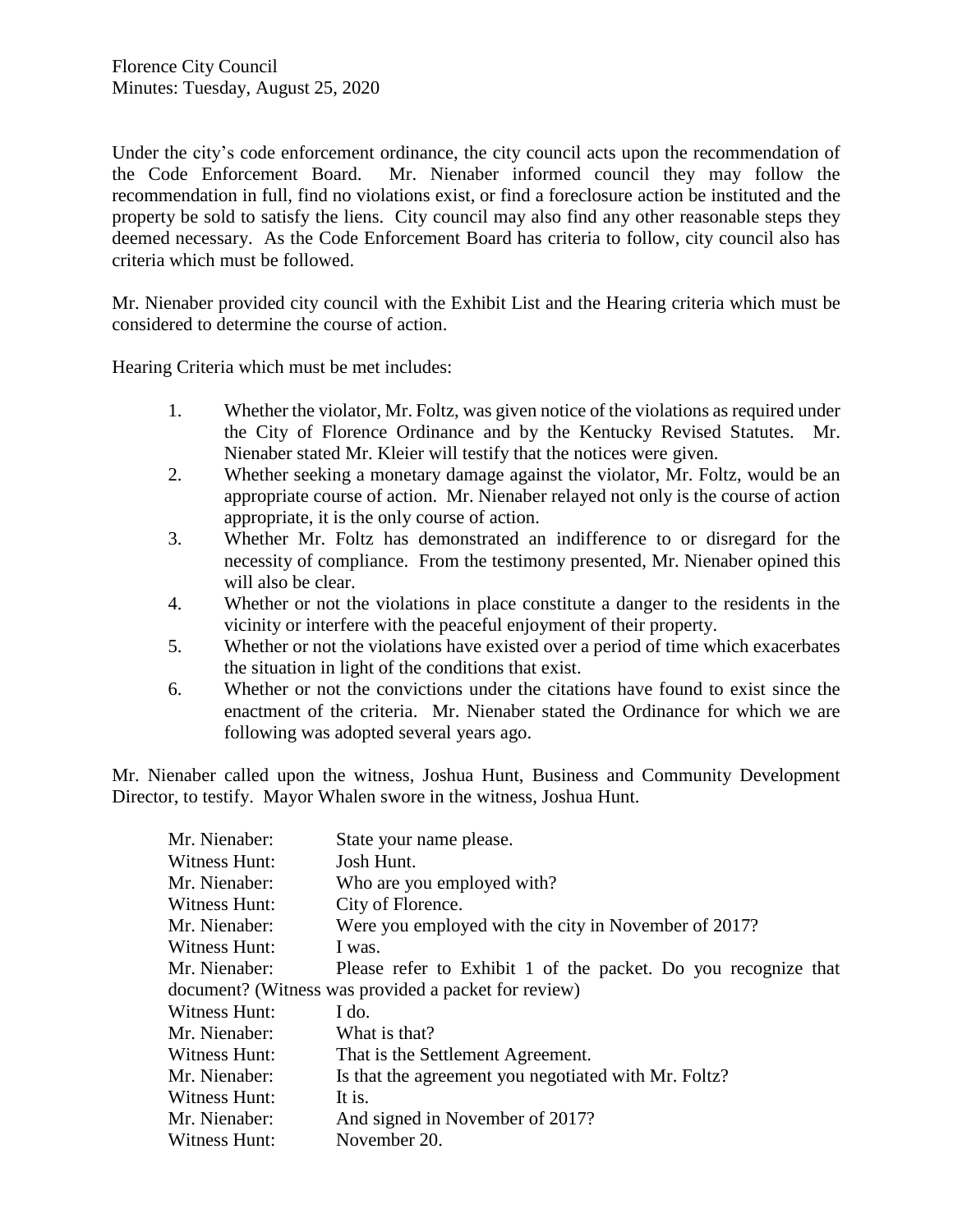| Mr. Nienaber: | November 20, 2017?                                                                 |
|---------------|------------------------------------------------------------------------------------|
| Witness Hunt: | That is correct.                                                                   |
| Mr. Nienaber: | Has Mr. Foltz paid the \$7,992.00?                                                 |
| Witness Hunt: | He did.                                                                            |
| Mr. Nienaber: | Has he had violations since that time?                                             |
| Witness Hunt: | Yes.                                                                               |
| Mr. Nienaber: | When you negotiated that agreement with Mr. Foltz, entered into on                 |
|               | behalf of the city, was Mr. Foltz aware of conditions of this agreement?           |
| Witness Hunt: | He was.                                                                            |
| Mr. Nienaber: | Was it made known to him that under no circumstances that he had                   |
|               | to comply with all of code enforcement regulations?                                |
| Witness Hunt: | Correct.                                                                           |
| Mr. Nienaber: | And he has breached that agreement?                                                |
| Witness Hunt: | <b>Yes</b>                                                                         |
| Mr. Nienaber: | That agreement provides that if Mr. Foltz breaches the agreement,                  |
|               | the entire \$120,958.75 of accumulated fines and penalties, becomes due and owing? |
| Witness Hunt: | Correct.                                                                           |
| Mr. Nienaber: | The city can proceed accordingly?                                                  |
| Witness Hunt: | Correct.                                                                           |
| Mr. Nienaber: | That is all I have for this witness.                                               |

Mr. Nienaber called the witness, Jeremy Kleier, Community Services Superintendent. Mayor Whalen swore in the witness, Jeremy Kleier.

| Mr. Nienaber:                           | State your name.                                                    |  |
|-----------------------------------------|---------------------------------------------------------------------|--|
| Witness Kleier:                         | Jeremy Kleier.                                                      |  |
| Mr. Nienaber:                           | Where are you employed?                                             |  |
| Witness Kleier:                         | City of Florence.                                                   |  |
| Mr. Nienaber:                           | Where you employed there in 2017?                                   |  |
| Witness Kleier:                         | Yes I was.                                                          |  |
| Mr. Nienaber:                           | In what capacity?                                                   |  |
| Witness Kleier:                         | Community Services Superintendent.                                  |  |
| Mr. Nienaber:                           | Have you had the occasion to become involved with Mr. Foltz at 10   |  |
| Valley Drive, Florence, Kentucky?       |                                                                     |  |
| Witness Kleier:                         | Yes.                                                                |  |
| Mr. Nienaber:                           | Where you in attendance at the Code Enforcement Hearing in June     |  |
| of this year?                           |                                                                     |  |
| Witness Kleier:                         | Yes.                                                                |  |
| Mr. Nienaber:                           | Did the Code Enforcement Board take action on the issue?            |  |
| Witness Kleier:                         | Yes.                                                                |  |
| Mr. Nienaber:                           | Referring to Exhibit 6 of the packet which is captioned Code        |  |
| Enforcement Board Foreclosure 001-2020. |                                                                     |  |
| Witness Kleier:                         | Okay.                                                               |  |
| Mr. Nienaber:                           | Was that the action that was taking by the Code Board unanimously   |  |
| at that meeting?                        |                                                                     |  |
| Witness Kleier:                         | Yes.                                                                |  |
| Mr. Nienaber:                           | Attached to that recommendation is a statement that you prepared as |  |
| an attachment, is that correct?         |                                                                     |  |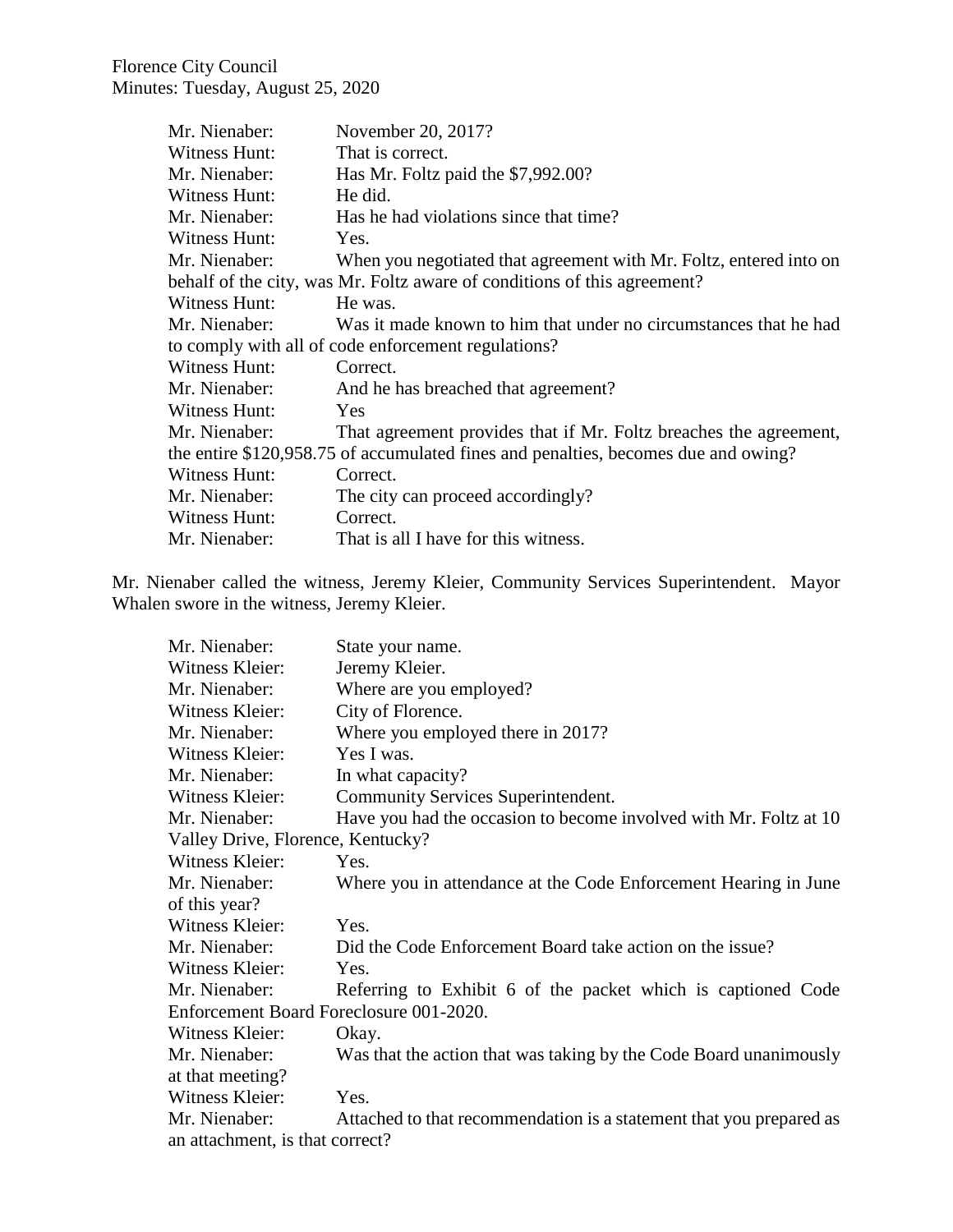| Witness Kleier:                    | Yes.                                                                  |
|------------------------------------|-----------------------------------------------------------------------|
| Mr. Nienaber:                      | What was your recommendation?                                         |
| Witness Kleier:                    | To proceed with foreclosure.                                          |
| Mr. Nienaber:                      | In that recommendation you addressed each of the six criteria I       |
| mentioned earlier, correct?        |                                                                       |
| Witness Kleier:                    | Yes.                                                                  |
| Mr. Nienaber:                      | Did you find each of those criteria to be met?                        |
| Witness Kleier:                    | Yes I did.                                                            |
| Mr. Nienaber:                      | As it relates to Mr. Foltz's 10 Valley Drive, Florence, Kentucky?     |
| Witness Kleier:                    | Yes.                                                                  |
| Mr. Nienaber:                      | And is it your recommendation, as it was the Code Board, that civil   |
| action be taken against Mr. Foltz? |                                                                       |
| Witness Kleier:                    | Yes.                                                                  |
| Mr. Nienaber:                      | Exhibit 7, represents a summary, is that correct?                     |
| Witness Kleier:                    | Yes it is.                                                            |
| Mr. Nienaber:                      | And that summary is an itemized listing of the liens filed, citations |
|                                    | issued, and amounts due and owing, is that correct?                   |
| Witness Kleier:                    | Yes it is.                                                            |
| Mr. Nienaber:                      | As we are here this evening, the amounts due and owing for code       |
|                                    | violations in the sum of \$96,604.28, is that correct?                |
| Witness Kleier:                    | Yes it is.                                                            |
| Mr. Nienaber:                      | Has Mr. Foltz been given notice of these citations and all of these   |
| violations?                        |                                                                       |
| Witness Kleier:                    | Yes.                                                                  |
| Mr. Nienaber:                      | Has he ever appealed, to your knowledge?                              |
| Witness Kleier:                    | No.                                                                   |
| Mr. Nienaber:                      | Has he ever asked for a Hearing in writing to your knowledge?         |
| Witness Kleier:                    | No.                                                                   |
| Mr. Nienaber:                      | And you were at the June 2020 Hearing?                                |
| Witness Kleier:                    | Yes.                                                                  |
| Mr. Nienaber:                      | Was Mr. Foltz there?                                                  |
| Witness Kleier:                    | Yes.                                                                  |
| Mr. Nienaber:                      | Did he present his case?                                              |
| Witness Kleier:                    | Yes he did.                                                           |
| Mr. Nienaber:                      | And the code board rejected that?                                     |
| Witness Kleier:                    | Yes.                                                                  |
| Mr. Nienaber:                      | And they recommended that foreclosure be initiated?                   |
| Witness Kleier:                    | Yes they did.                                                         |
| Mr. Nienaber:                      | That's all I have with this witness.                                  |

Mr. Nienaber introduced the following documents into record:

- Exhibit 1- Settlement Agreement and Mutual Release of November 20, 2017;
- Exhibit 2 Claim of Liens filed post November 20, 2017 Agreement:
- Exhibit 3- July 7, 2017 Title Report compiled by Attorney Fred Summe outlining all of the Liens and Mechanics Liens filed in the Boone County Clerk's office;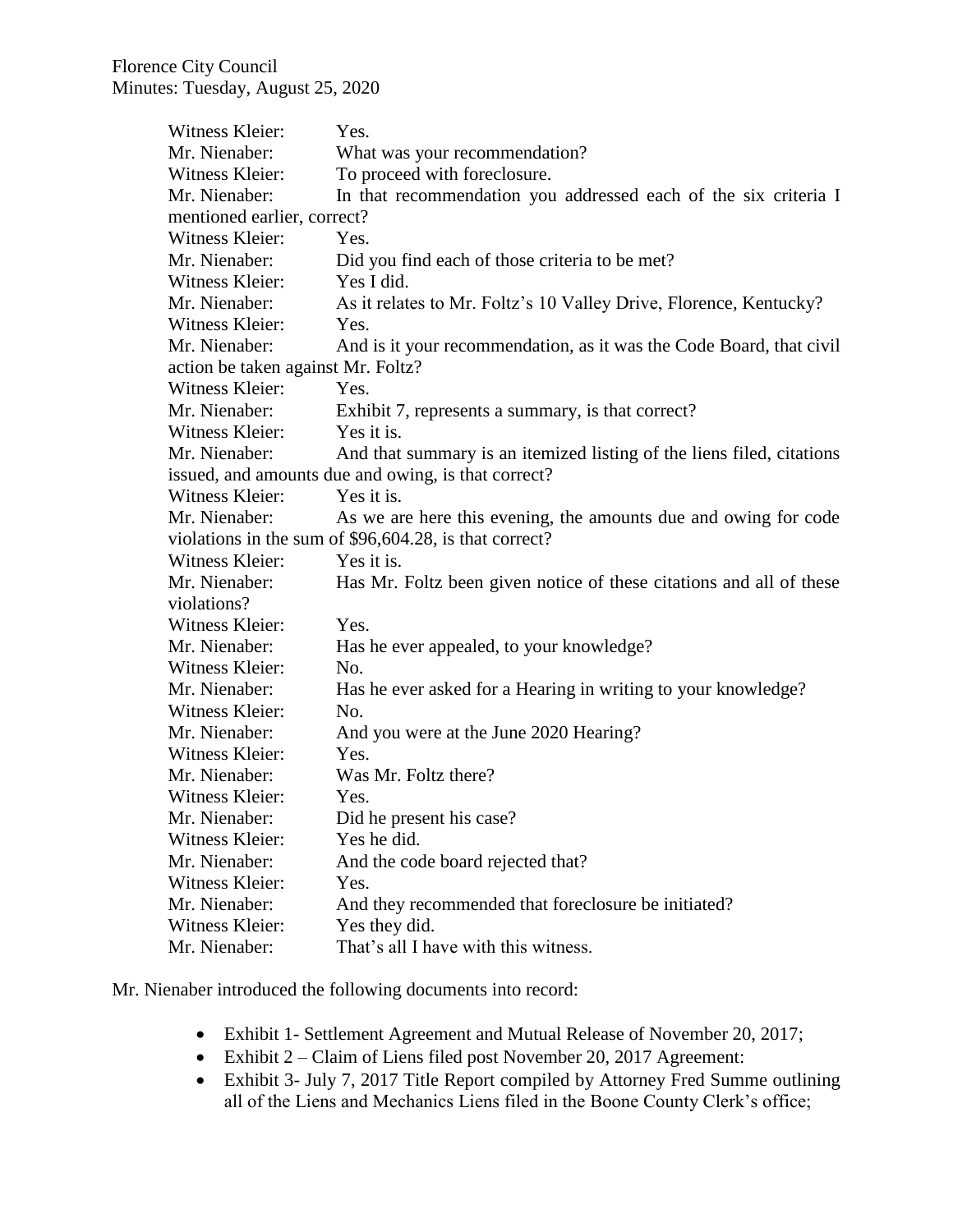- Exhibit 4 July 16, 2020 Title Report prepared by Attorney Fred Summe and identifies each of the liens filed after the agreement was recorded;
- Exhibit  $5$  Identifies each of the specific six criteria which as referenced in City of Florence Ordinance O-33-05;
- Exhibit 6 Florence Code Enforcement Board Recommendation of Foreclosure against Steve Foltz and 10 Valley Drive;
- Exhibit  $7 -$  Summary of the liens charges, citations costs, fines, and penalties in an amount of \$96,604.28 as of today.
- Exhibit 8 Pre-November 17, 2017 liens filed prior to November of 2017 when the agreement was signed.

Mr. Nienaber stated based upon these exhibits and the testimony presented to council, he requested council consider the six elements. Mr. Nienaber opined elements one, two, and three, must be found in the affirmative, whether the violator, Mr. Foltz, had been given notice. Mr. Nienaber stated Mr. Foltz has been given notice. Additional elements to consider include whether seeking civil damages and filing a civil action is appropriate at this time and whether or not the conduct of Mr. Foltz has demonstrated an indifference or disregard for the necessity of compliance with the applicable city ordinance by statement, conduct, or inaction with regard to the violations. Mr. Nienaber stated all three of those are present as well.

Element number four includes whether the property in the current condition constitutes a present danger to the public health, specifically the neighbors of 10 Valley Drive that would interfere with their ability to peaceably enjoy their property. Whether for that piece of time that the violation existed is in relationship to the severity of the particular violations requiring civil proceedings, and whether or not these violations existed after the six elements were all found.

Mr. Nienaber stated city council can move forward as he indicated and adopt the resolution of the Code Enforcement Board or they can modify it. Mr. Nienaber referenced Exhibit 6, the Resolution Recommending Foreclosure from the Code Enforcement Board, Section 3, "The Code Enforcement Board hereby recommends to the City Council that it authorize and direct the City Attorney to file such suit seeking foreclosure…"of 10 Valley Drive. Mr. Nienaber relayed their recommendation was supported by competent evidence, that the six criteria had all been met as reported in Jeremy Kleier's March 13, 2020 recommendation and report, and that civil action be taken to recover all outstanding fines and penalties now due and owing.

Mr. Nienaber opened the floor for questions by city council.

Councilmember Aubuchon inquired as to the amount of \$7,992.72 paid by Steve Foltz. She questioned whether Mr. Foltz would receive credit for the amount paid. Mr. Nienaber responded, "Yes" and continued, as set out in Exhibit 7, the amount due and owing is \$96,604.28.

Councilmember Aubuchon inquired as to whether the amount due and owing was more than what the real estate was worth according to the PVA. Mr. Nienaber believed it would be. However, Mr. Nienaber stressed the agreement stated if Mr. Foltz defaulted, the entire amount would be due and owing and the city could pursue. Liens have been filed since the agreement and will need to be enforced.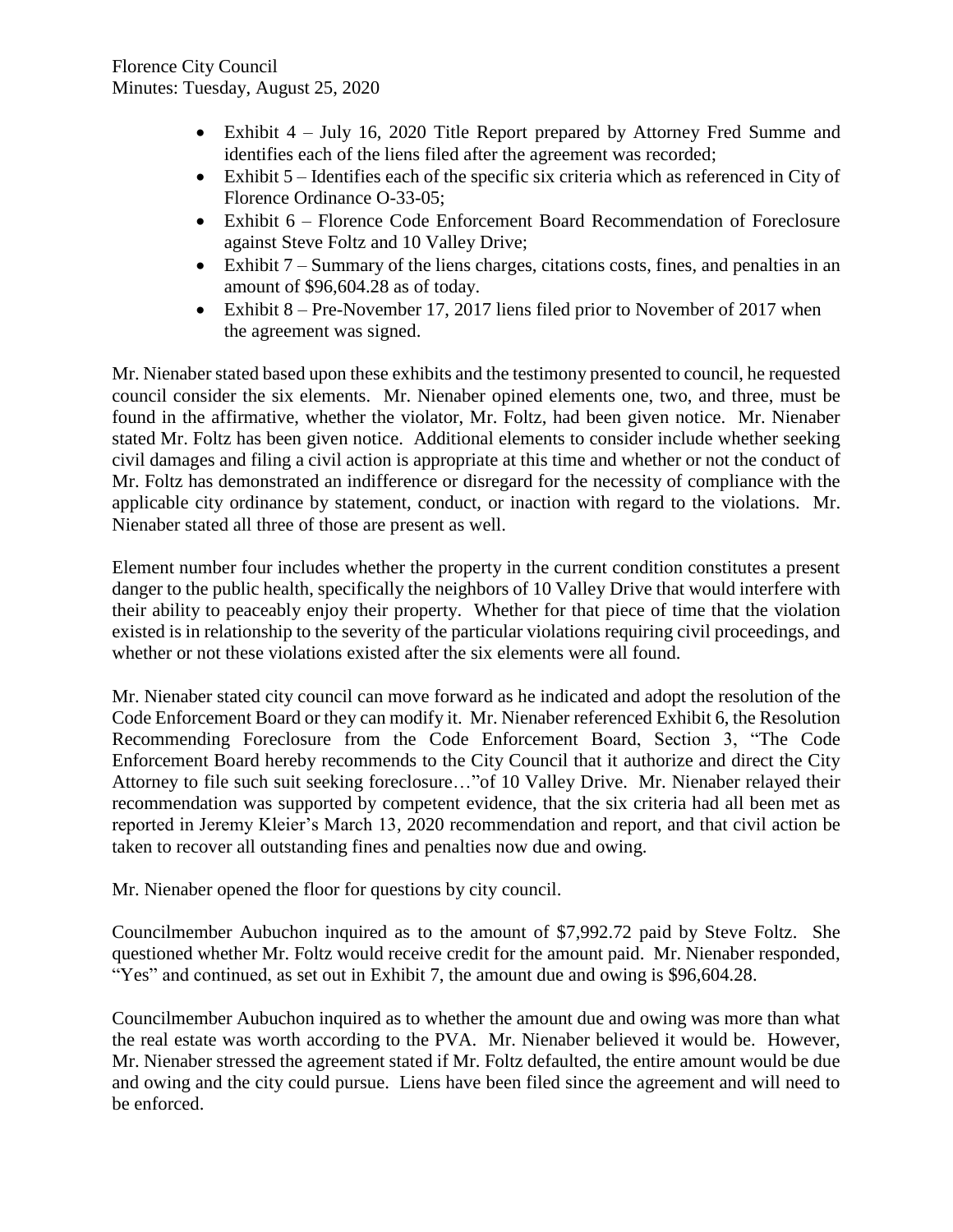Councilmember Huff inquired as to whether Mr. Foltz would be provided an opportunity to speak on his own behalf. Mr. Nienaber responded, "Yes".

Mr. Nienaber had nothing further at that time and provided the City Clerk all of the Exhibits to be entered into the record.

Mr. Nienaber informed city council should they choose to move forward, they must make recommendations by Findings of Facts via Executive Order.

Mayor Whalen called upon Steven Foltz to present his case.

Mr. Foltz stated his house is not a danger. He also stated people can walk around and survive, he was unsure what was being called dangerous. Mr. Foltz had photographs of his real estate and advised council if they would perform a Google search of his residence, the house no longer has the same appearance and has been improved.

Mr. Foltz stated citations written by Code Enforcement Officer Macaluso are inaccurate. Mr. Foltz stated he was "shut down" as the last hearing and was informed the case would be referred to city council. Mr. Foltz referenced photographs shown at the code enforcement hearing and stated those photographs showed a license plate that stated his car was not registered. Mr. Foltz stated his cars are licensed and registered. Mr. Foltz stated he sent a voicemail to the code officer, he was dyslexic and unable to send a letter. He has a learning disability. Therefore, he stated every week he was getting a citation, he would call and leave a voicemail. The voicemail stated the city wanted to help and he never received a return call.

Mr. Foltz stated he received a citation to paint his house in December. Painting in December is not feasible. There was an overhang on his house and he repaired with a paper towel. He received another citation for a stone that was not underneath the downspout. At the time, Mr. Foltz was unaware of the stone and called Jeremy Kleier. Mr. Foltz stated he spoke with Mr. Kleier and he was unaware of the stone and would let him know. Mr. Foltz stated he received a citation for a stone that no one knew what it was, an erosion stone.

He also had a shed that he started to build and then got injured. He worked at Master Provisions and lost that job. He next worked at McClain, which was a physical job, and he got injured. Following his injury, he was in physical therapy for six months and unable to work. He has since obtained a job and has the ability to pay his bills again. He believes a lot of the items which need to be done are financial and he does not have the funds to repair. Also, a lot of the repairs are physical and he is trying to take care of things that need to be done. Mr. Foltz stated he took the shed down when he was able. Mr. Foltz stated he spoke with Mike and let him know and was told they would deal with it. He believed that after that it was never an issue.

Mr. Foltz feels he had done everything he could to appease everybody and the only violations remaining are the two cars. One of the cars is a BMW which is a "rat rod". He believes some people see the beauty in his cars and others do not. His cars have a rough appearance and do not look great, but they function.

As for the rest of the house, Mr. Foltz stated some people would be happy to have his landscaping and he did not see anything dangerous.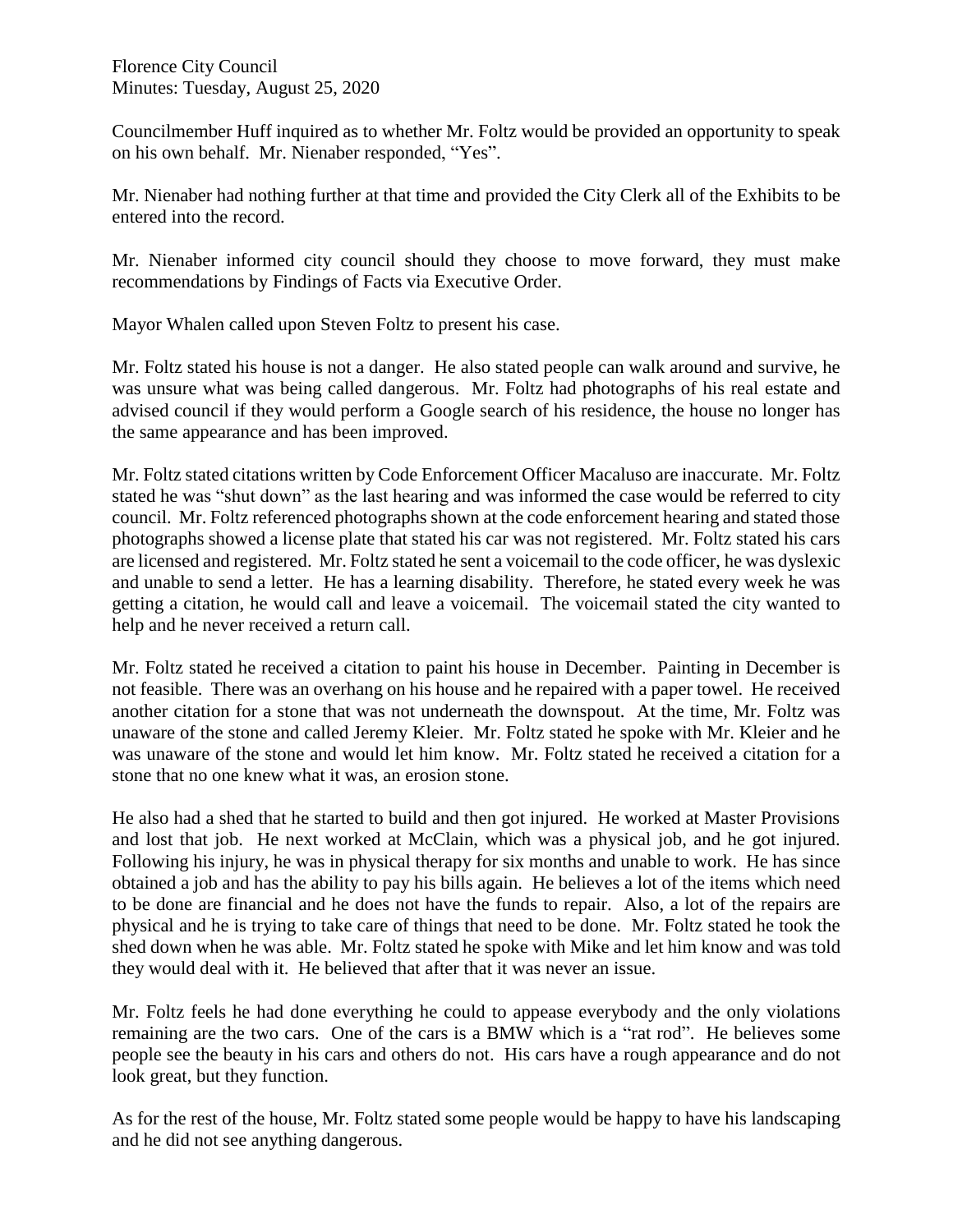Mr. Foltz questioned as to who would sign an agreement wherein they were required to maintain their property forever. He stated he was originally informed once the fines and fees were paid, the agreement was done. He stated he would not sign an agreement that stated forever, no matter what from here on out, that if he received a violation, it would go back and have his house taken away. He opined that would have been a lost cause. He received a citation for tall grass one time and he mowed the entire grass but was unable to weed eat. He referenced that is part of the violations.

Mr. Foltz feels he is being harassed because he believes his neighboring houses look just like his. Stated there are violations in his neighborhood that are not fixed for months. Felt he is being harassed to paint in the winter. As soon as he was able to paint, he did paint all of his trim. Does not believe the downspouts and gutters are dangers to anyone. To replace the gutters and downspouts, this requires money. Mr. Foltz stated Covid-19 took people's money and their financials. He is currently at 300 in his financials because he spent everything he had with his credit. Mr. Foltz stated he is being asked to do stuff he cannot do and he is not lucky enough to have money in the bank. Mr. Foltz stated he was not blessed that way, he was blessed with a lower education and a disability.

Mayor Whalen questioned Mr. Nienaber as to the photographs of the surrounding neighbors provided by Mr. Foltz. Mr. Nienaber objected to any testimony regarding the neighbors' homes as the property in discussion is for 10 Valley Drive. Mr. Foltz stated the photographs show his neighboring homes are dangerous and his home is not.

Councilmember Huff inquired of Mr. Foltz as to his length of residence at 10 Valley Drive. Mr. Foltz stated he has resided in the residence since 2011 off and on. Mr. Foltz currently does not reside in the home because his fiancé and family does not want to reside in the home because of the neighborhood. Mr. Foltz believes there is drug activity on the street and other hazardous conditions. Mr. Foltz believes his neighbors have items on their porch "like something you see in the Appalachian Mountains". However, he feels he is being targeted. Councilmember Huff informed Mr. Foltz his neighbors may have been cited as well, however, we were here to discuss his residence. Mr. Foltz inquired as to what was dangerous about his house.

Councilmember Winn inquired as to whether Mr. Foltz signed the Settlement Agreement dated November 20, 2017. Mr. Foltz replied, "Yes". He consulted with his attorney and was told to check language in the agreement. Mr. Foltz was under the assumption that once the agreement was done he was finished. Mr. Foltz stated that was not the case and he is now here again.

Mayor Whalen questioned Mr. Hunt whether Mr. Foltz ever raised a question or asked with reference to the continuation of the agreement once the agreement was paid off and Mr. Hunt's recollection of those conversations. Mr. Hunt stated while it was three years ago, he recalls two items being reiterated in those meetings. Mr. Hunt stated "One was if he missed a payment, the city would automatically enforce the liens. And I think it was section 4 of the agreement, what were talking about, which is keeping the property in compliance, we explicitly talked about it in that meeting and there was two other witness. The property had to be kept in compliance, or at any point in time, or the city would move forward, or preserve the right to move forward with that action. So it was discussed." Mr. Hunt also recalled Mr. Foltz calling at one point to ask the city if that section be removed and the request was denied.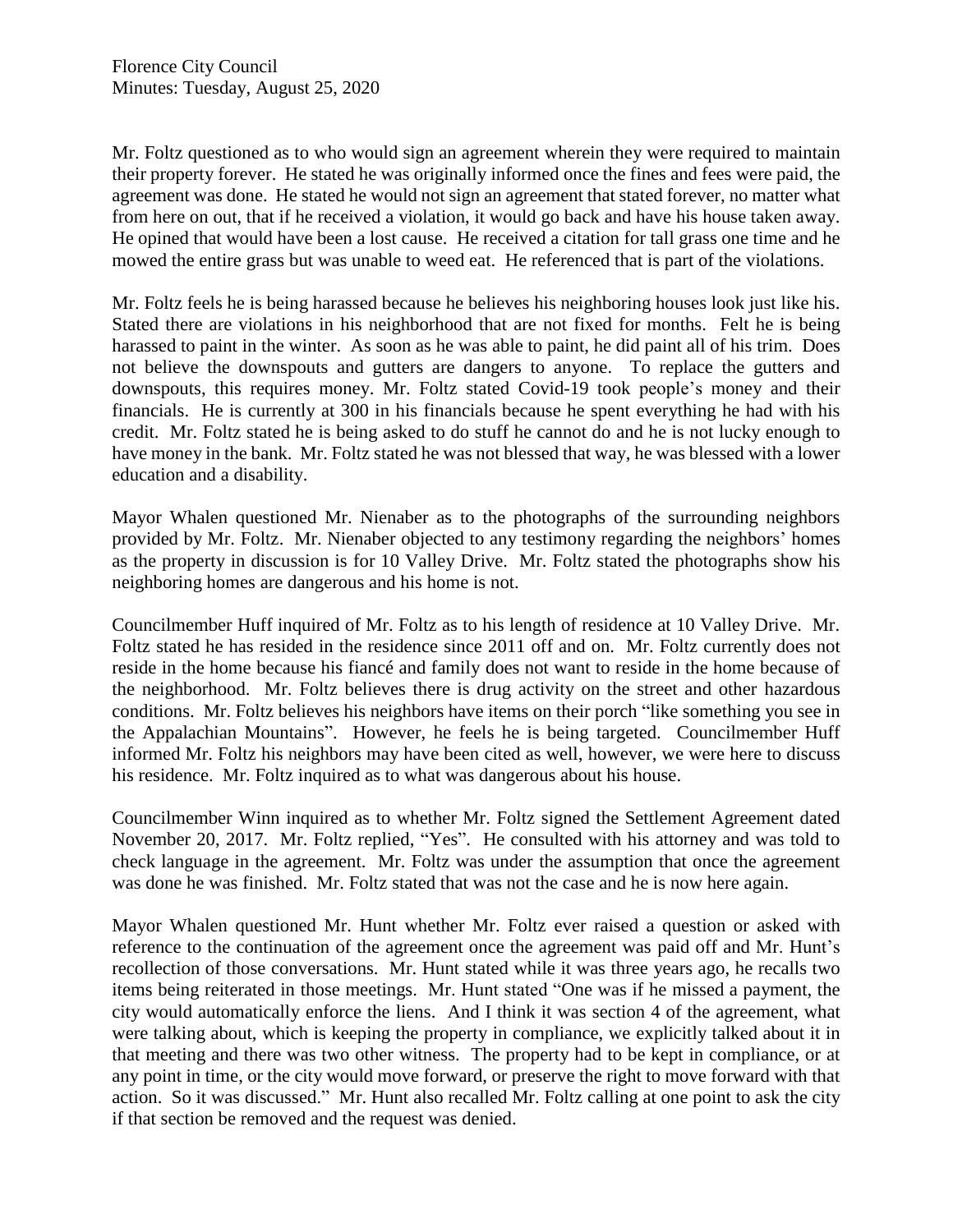Councilmember Osborne asked Mr. Foltz if at any given time when he continued to receive the citations whether he attempted to correct the deficiencies or communicate with either Mr. Hunt, Mr. Kleier, or the Code Enforcement Board. Mr. Foltz replied he did not contact Mr. Hunt, he saw him as more of a financial person and did not think of him as code enforcement. Mr. Foltz stated he did call Mr. Kleier with regard to the water stone and tried to make several attempts at phones calls. Mr. Foltz stated he is unable to write letters and he was not given the opportunity to correct the violation prior to a citation being issued. Mr. Foltz stated he asked Mr. Kleier whether he was able to correct the violation prior to a citation and was told no. Mr. Foltz was unaware of the stone issue and his downspouts.

Councilmember Osborne stated Mr. Foltz should have known he was in violation when he received the citations. Mr. Foltz stated he took care of the violations. However, Councilmember Osborne asked Mr. Foltz if he had taken care of every violation. Mr. Foltz replied the only thing he had not taken care of was the gutters. He stated the driveway was repaired, he pressure washed the house and painted all the trim he could. He works 6 days a week 70 hours a week.

Councilmember Osborne inquired as to why Mr. Foltz believed code board made the recommendation they did. Mr. Foltz stated because code board did not want to listen, the cars are not in violation, nor part of the fine. The truck referenced on the citation is gone. He gave the truck to a neighbor after he was unable to licensed or sell the vehicle. He continued to receive citations and believes that the code officer is not aware that his tags are registered and the photograph taken state the year 2020.

Mayor Whalen requested Code Enforcement Officer, Mike Macaluso, to provide testimony on behalf of the citations issued. Officer Macaluso was sworn in and was questioned by Mr. Nienaber.

| Mr. Nienaber:            | Mike, you have issued citations during 2020, have you not?    |
|--------------------------|---------------------------------------------------------------|
| <b>Officer Macaluso:</b> | Yes sir.                                                      |
| Mr. Nienaber:            | For disabled cars and unlicensed cars?                        |
| <b>Officer Macaluso:</b> | Yes sir.                                                      |
| Mr. Nienaber:            | Are those still at the house at 10 Valley Drive?              |
| $\bigcap_{i=1}^n A_i$    | The lest time I shooled the tweek that wes in the room of the |

Officer Macaluso: The last time I checked the truck that was in the rear of the property that Mr. Foltz built a temporary fence, to my best recollection, it is still there. I would like to address the splash block, which is what we call it, under the downspouts. That is a subdivision regulation that we do enforce. Unfortunately, that is not what we were enforcing. What is there is a 55 gallon drum full of stagnant water. We were issuing citations for the stagnant water. He did remove the barrel. While he moved the barrel, he ripped down the downspout, which caused the downspout to be in disrepair. The downspout ended up in the front yard, which is what we would consider trash and debris. He was not technically being cited for the splash block, he was being cited for the stagnant water and when he fixed that violation, he created two other violations with the missing downspout and trash and debris.

Mr. Nienaber: Mike, the citations issued for Mr. Foltz, were the issued pursuant to the Code Enforcement Ordinance. (Witness requested clarification.) When you issued the citations to Mr. Foltz, where they issued in accordance with the Code Enforcement laws?

| <b>Officer Macaluso:</b> | Yes sir.                                                                        |
|--------------------------|---------------------------------------------------------------------------------|
| Mr. Nienaber:            | Did Mr. Foltz ever file an appeal or ask for a hearing?                         |
| <b>Officer Macaluso:</b> | No, not that I am aware of.                                                     |
| Mr. Nienaber:            | Do the citations issued specifically set forth their rights as to the how to go |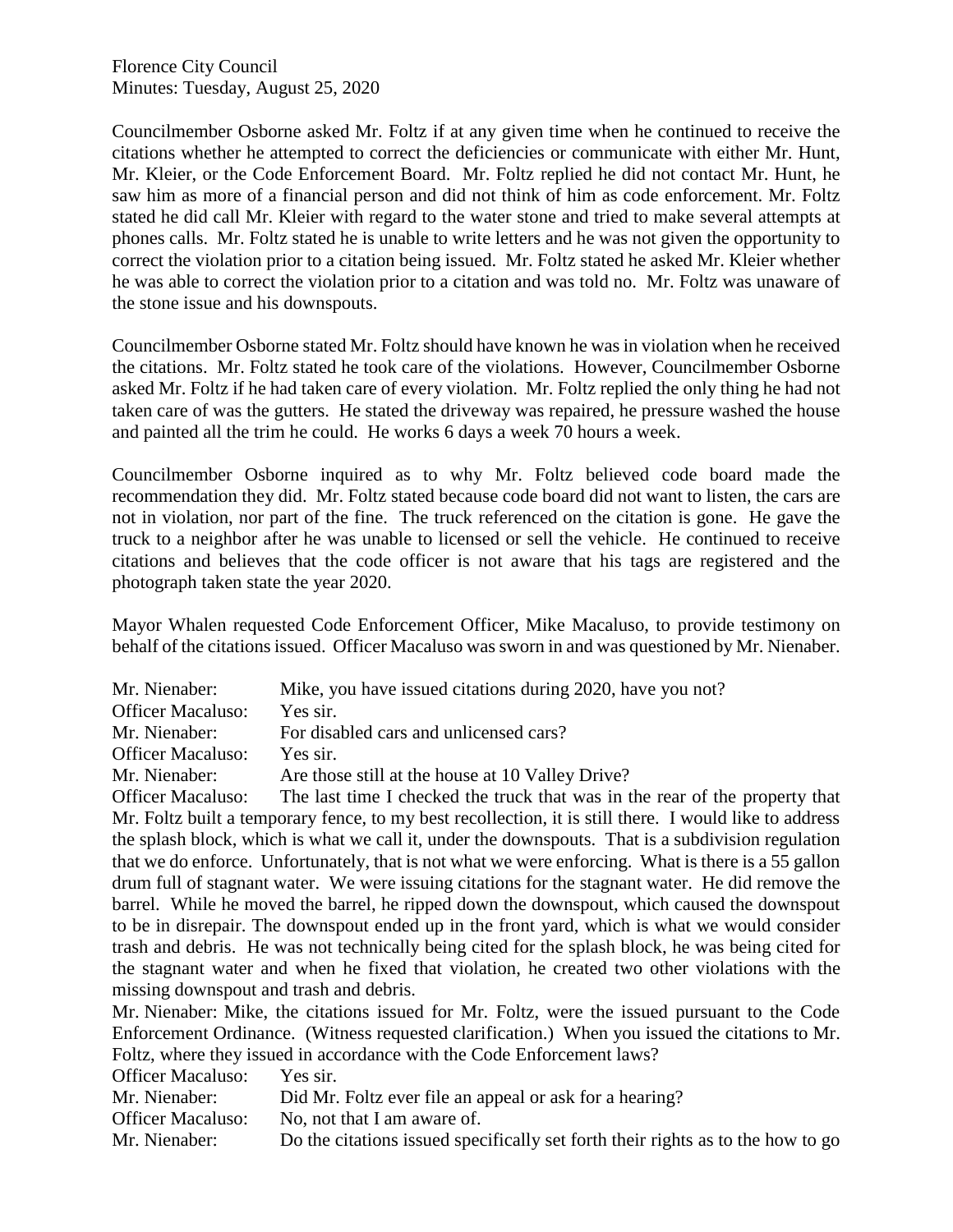about requesting a hearing before the code board?

| <b>Officer Macaluso:</b>     | Yes, it states at the bottom of the page.                               |
|------------------------------|-------------------------------------------------------------------------|
| Mr. Nienaber:                | Has Mr. Foltz ever asked for a hearing at code board?                   |
| <b>Officer Macaluso:</b>     | Not that I am aware of.                                                 |
| Mr. Nienaber:                | Has he ever showed up to your knowledge?                                |
| <b>Officer Macaluso:</b>     | Besides when we issued foreclosure action.                              |
| Mr. Nienaber:                | In June of $2020$ ?                                                     |
| <b>Officer Macaluso:</b>     | Correct.                                                                |
| $M_{\odot}$ M <sup>t</sup> 1 | $E=1.31, 0, \ldots$ and $1.31, 1.1$ and $1.1, \ldots$ and $0.1, \ldots$ |

Mr. Nienaber: Exhibit 2, you issued citations on January 9, January 2, January 23, and January 16. Four citations including disabled vehicle, disabled truck, unlicensed truck, unlicensed truck in side yard, fence in disrepair, and trash and debris. Do those conditions still exist absent the truck?

Officer Macaluso: I believe he has gotten the vehicle licensed and one was parked on an unpaved surface and now in driveway. To my best knowledge, the trash and debris in the rear of the property still exists.

Mr. Nienaber: Has Mr. Foltz ever contacted you or anyone else at code enforcement to your knowledge asking for additional time to make these problems go away?

Officer Macaluso: The only interaction I had with Mr. Foltz was early on in this case. I received 5 voicemails in a matter of about 15 minutes. Literally would leave me a two minute voicemail, hang up, and call right back. Unfortunately, I was out in the field. Came back to five missed calls from Mr. Foltz. Listened to all five voicemails, called him on several occasions to try to speak to him and never got a phone call back. The only other interaction I had with Mr. Foltz was when I was issuing one of the citations, I walked to the front door, I knocked, Mr. Foltz opened the front window, stated he was in the shower and to leave it on the door. Those are the only interactions I have had besides the code enforcement board.

Mr. Nienaber informed council it is within their findings they could recommend that only fines, penalties, costs, and expenses after November 2017 be assessed. However, he stressed the original agreement entered into stated should Mr. Foltz incur any violations in the future the city could pursue the entire amount.

Councilmember Huff inquired where Mr. Foltz did live since he was not residing in the residence. Mr. Foltz stated he is living at his fiancés house in Union with her and children and at his residence. Councilmember Huff inquired as to why Mr. Foltz did not move the cars with him to her residence. Mr. Foltz stated there was no parking available at her condo residence. When he is at her condo, he is required to park his F-350 truck in a little spot and there is no additional parking.

Councilmember Aubuchon inquired as to the property tax bill referred in the exhibits and whether Mr. Foltz was current. Mr. Foltz stated he has been unable to pay due to financial issues. He is now trying to bring his bills current. He lost his employment at Master Provisions and then the next job he obtained, he was hurt due to the job being physically demanding. He is 47 and unable to perform the heavy labor. He is now working in a less strenuous employment.

Councilmember Aubuchon informed Mr. Foltz as a city we have rules and regulations to protect all of the properties and maintain property values. Therefore the city attempts to achieve a balance of not being overbearing on properties, however does recognize if neighbors complain. It appears Mr. Foltz's property has continued to have property maintenance issues. She felt the settlement agreement entered into with Mr. Foltz previously was a move in the right direction and opportunity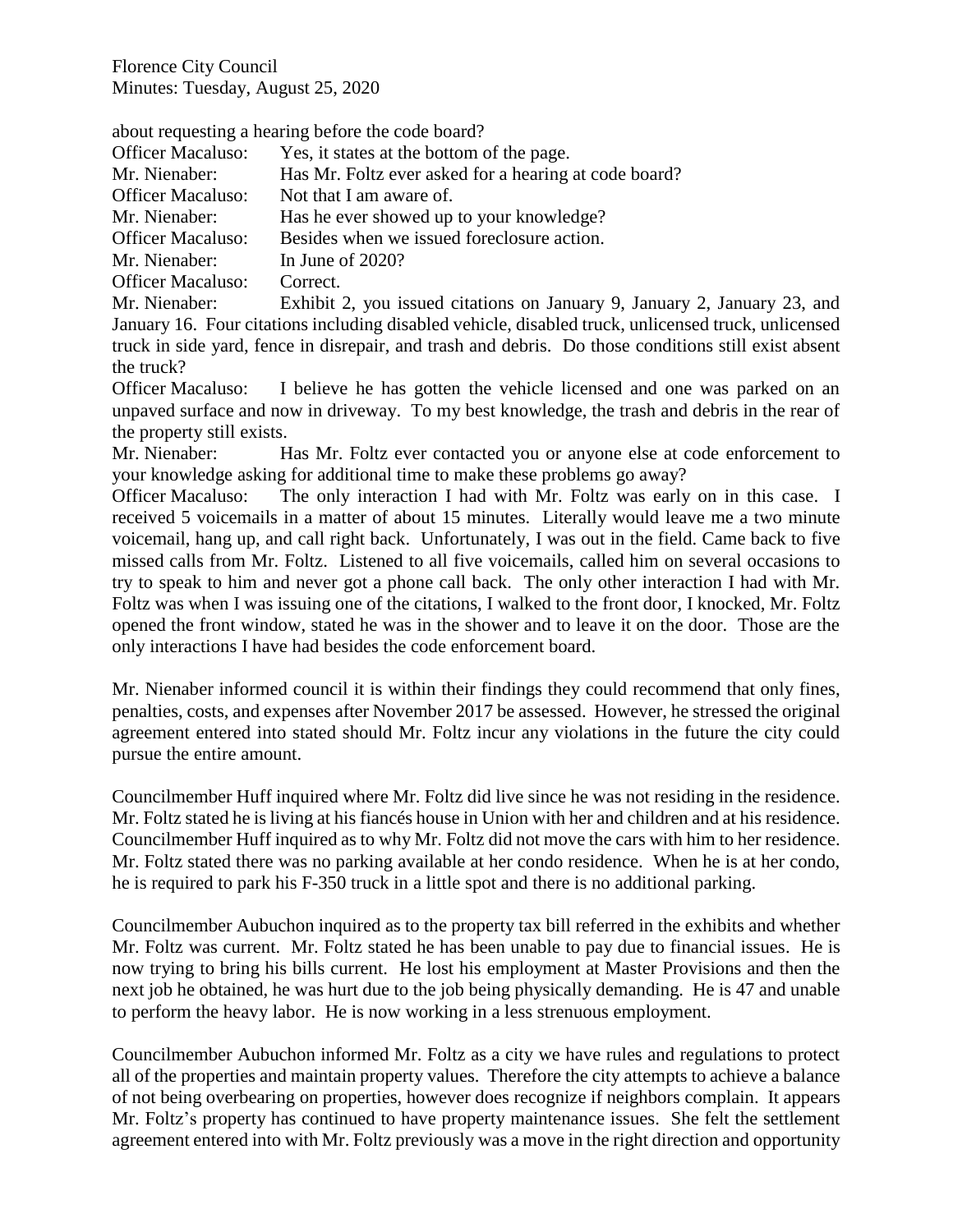for a chance. However, Mr. Foltz has not had the ability to maintain or upkeep the property. If given an extra chance would Mr. Foltz have the ability to comply?

Mr. Foltz replied he is hopeful to be able to fix the property to use and obtain residency somewhere else. Mr. Foltz stated his fiancé would not live in the house due to the neighborhood. He does not live in the house because the neighborhood is unsafe.

Mr. Foltz stated he received citations weekly for painting in December and he is unable to paint in December. Mayor Whalen advised Mr. Foltz the Code Enforcement Board grants extensions to allow citizens time to come into compliance.

Mayor Whalen questioned Mr. Foltz with regard to stating that he does not live in the house because the neighborhood is unsafe? Mr. Foltz replied yes, he stays in the house when he can and when he needs to sleep.

Mr. Nienaber questioned Mr. Foltz:

| Mr. Nienaber:                                                                                        | Did you not receive a citation in April of 2019?                             |  |
|------------------------------------------------------------------------------------------------------|------------------------------------------------------------------------------|--|
| Witness Foltz:                                                                                       | What were they for?                                                          |  |
| Mr. Nienaber:                                                                                        | Trash, paint, disrepair and disabled vehicles.                               |  |
| Witness Foltz:                                                                                       | No, I painted the backdoor overhang and it has been taken care of.           |  |
| Mr. Nienaber:                                                                                        | But you received that citation in April of 2019?                             |  |
| Witness Foltz:                                                                                       | One of them I did, yes.                                                      |  |
| Mr. Nienaber:                                                                                        | You also received a citation in September of 2019 for disabled vehicles,     |  |
| disrepair, paint, and weeds, did you not?                                                            |                                                                              |  |
| Witness Foltz:                                                                                       | I have to but some of the stuff is paint and got taken care and are they for |  |
| same thing?                                                                                          |                                                                              |  |
| Mr. Nienaber:                                                                                        | Disabled vehicles,                                                           |  |
| Witness Foltz:                                                                                       | They are not disabled. If you want to pull up my history of when my cars     |  |
| were registered, they will show you when my cars are registered, say when my car was registered.     |                                                                              |  |
| I can even pull up my Progressive Insurance and you can have a full record of when they were         |                                                                              |  |
| insured. Even the Audi, the old wagon, it has full coverage on it. Why would I do that to a car that |                                                                              |  |
| has stripped out interior? Probably because it has more value in the suspension than what the car    |                                                                              |  |
| is worth body wise.                                                                                  |                                                                              |  |

There being no further questions and comments, Mayor Whalen and council moved to the Caucus Room to deliberate at 6:59 p.m.

Mayor and City Council returned to the Council Chamber at 7:28 p.m. and reconvened.

Mayor Whalen requested Mr. Nienaber read the findings of city council:

### **FINDINGS OF FACT AS ISSUED BY FLORENCE CITY COUNCIL**

This matter came on for hearing before the Florence City Council on August 25, 2020, at 6:00 p.m., regarding Steven C. Foltz, 10 Valley Drive, Florence, Kentucky, pursuant to Ordinance No.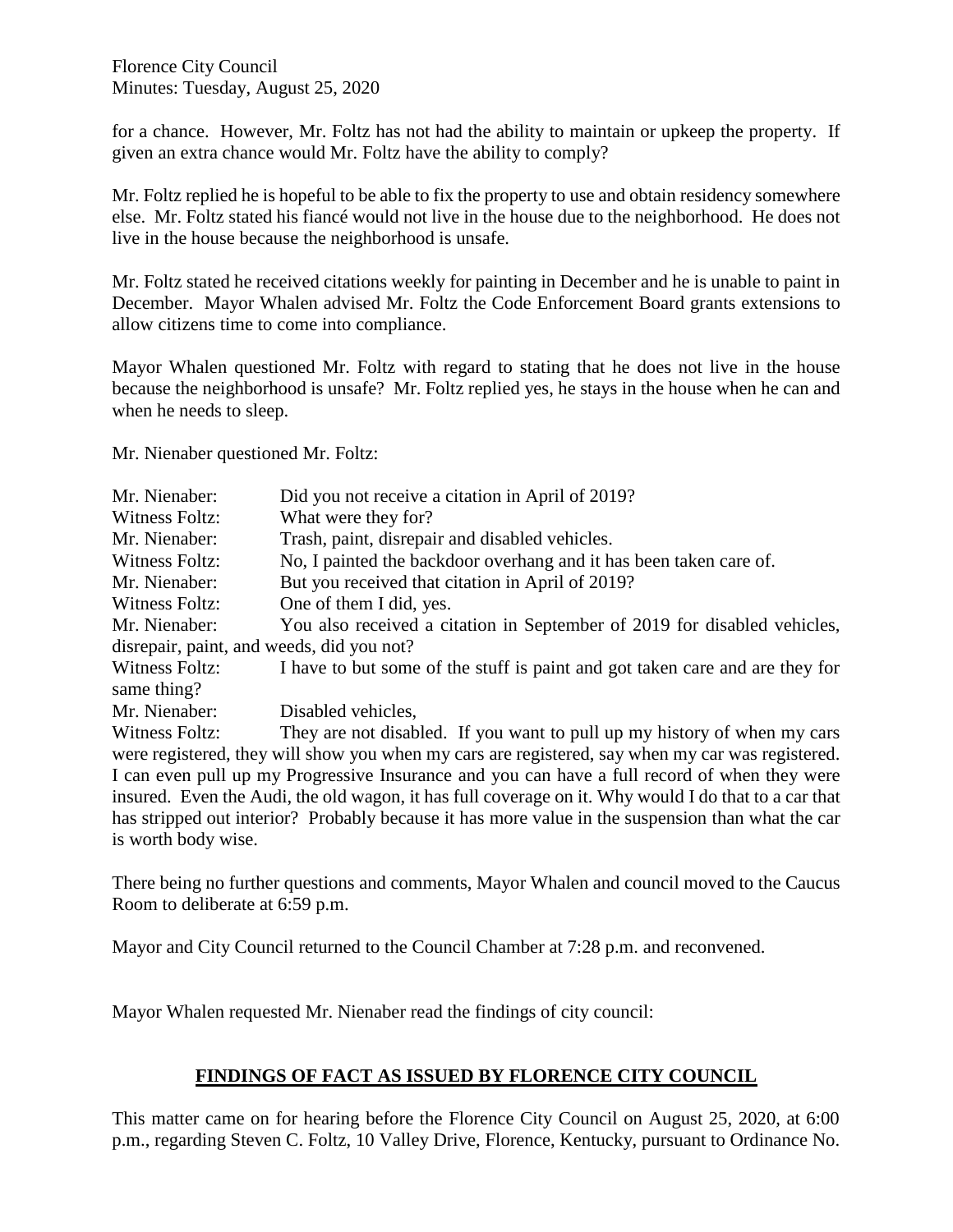O-33-05. After hearing, and consideration of all evidence submitted, the Florence City Council makes the following Findings of Fact and Recommendation:

1. Steven C. Foltz has received proper notice of all violations and hearings as required by the City of Florence Code Enforcement Ordinance.

2. Steven C. Foltz has failed to comply with the terms and conditions of the Settlement Agreement and Mutual Release dated November 20, 2017, in that he has failed to comply with the City's Code Enforcement Ordinance since that Agreement was signed by allowing the property to deteriorate and by allowing 6 Citations and 4 Liens being filed.

3. Currently there are outstanding Code Enforcement Liens filed against 10 Valley Drive, Florence, Kentucky.

4. In all, there have been in excess of 56 Citations issued against 10 Valley Drive, Florence, Kentucky, prior to and after November 20, 2017.

5. Steven C. Foltz has not taken reasonable efforts to comply with the Code Enforcement Ordinance and he has demonstrated a continuous refusal to comply by his conduct and inaction.

6. Steven C. Foltz has allowed 10 Valley Drive, Florence, Kentucky, to reach such a state of disrepair that it constitutes a present danger and nuisance to the public at large and particularly to the residents in the vicinity of 10 Valley Drive, Florence, Kentucky.

7. Steven C. Foltz's disregard of and refusal to comply with the Code Enforcement Ordinance has persisted over an extended period of time. He has shown no indication that he will ever attempt to reasonably comply with the Code Enforcement Ordinance and/or prior agreements.

8. Steven C. Foltz has never filed a formal appeal from any Code Enforcement Board action.

9. Steven C. Foltz has received far in excess of 3 convictions of the same violations which have been found to exist for an extended period of time.

10. Filing a civil suit seeking money damages against Steven C. Foltz would be appropriate under the circumstances and the only course of action available to the City at this time.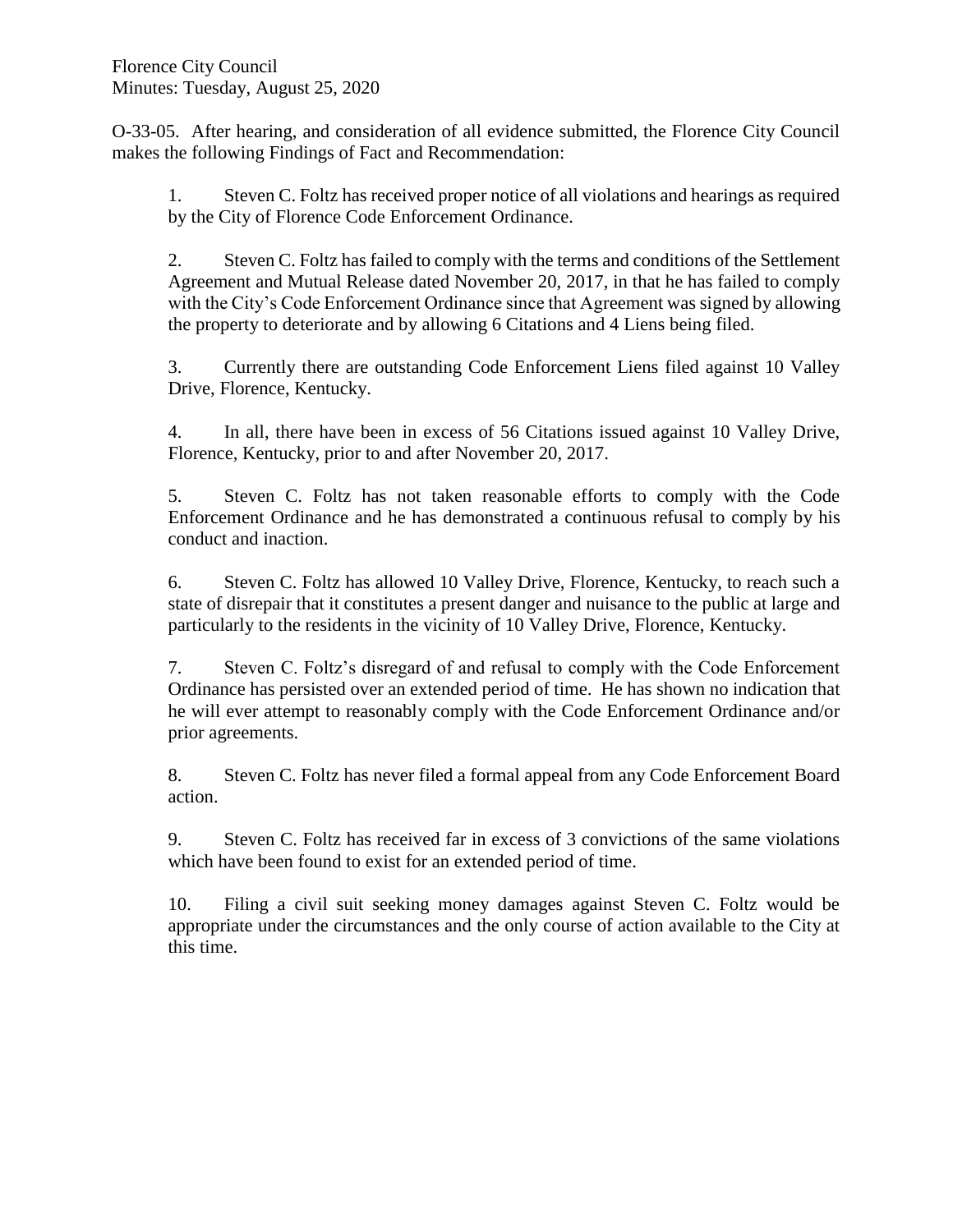#### **RECOMMENDATION**

Based upon the Findings of Fact, the Florence City Council hereby unanimously recommends that a Municipal Order be entered directing the following:

1. The City Attorney be and he is hereby authorized and directed to immediately initiate a civil proceeding against Steven C. Foltz for the collection of all outstanding fines, penalties, interest, costs, attorney's fees, and any and all other charges accrued after November 20, 2017, as permitted under the Code Enforcement Ordinance and/or Kentucky Revised Statutes.

2. The civil proceeding is directed to recover all monetary damages incurred by the City of Florence after November 20, 2017; seek an Order and Judgment directing the sale of the property located at 10 Valley Drive, Florence, Kentucky; and to seek any and all other relief as may be permitted and authorized under the Code Enforcement Ordinances and/or Kentucky Revised Statutes.

#### **MUNICIPAL ORDER MO-12-20:**

Mayor Whalen read Municipal Order MO-12-20. A Municipal Order directing the City Attorney to begin civil proceedings in the Boone Circuit Court pursuant to Ordinance No. O-33-05 against Steven C. Foltz and 10 Valley Drive, Florence, Kentucky; and further adopting the Recommendation of the City of Florence Code Enforcement Board seeking collection of all outstanding fines and costs from Steven C. Foltz and enforcement thereof by Judicial Sale of 10 Valley Drive, Florence, Kentucky.

Mayor Whalen called for a motion to approve Municipal Order MO-12-20. Councilmember Huff motioned to approve Municipal Order MO-12-20 with a second from Councilmember Carroll. Mayor Whalen requested a Roll Call Vote. Councilmember Carroll, yes; Councilmember Winn, yes; Councilmember Huff, yes; Councilmember Aubuchon, yes; Councilmember Osborne, yes. **Roll call recognized five yes votes approving Municipal Order MO-12-20.** 

### **FIRST READING OF ORDINANCE O-11-20:**

Mayor Whalen read Ordinance O-11-20**.** An ordinance annexing certain territory consisting of a parcel of approximately 2.735 acres located at 6136 Hopeful Church Road, adjacent to the city limits. (Decastro Management, LLC Property)

Mayor Whalen called for a motion to approve the first reading of Ordinance O-11-20. Councilmember Aubuchon motioned to approve, with a second from Councilmember Huff. **All councilmembers present voted aye.** 

Business and Community Development Director, Joshua Hunt, stated the ordinance is regarding Kerry Toyota and the property to be annexed is to the south of the existing Kerry Toyota property.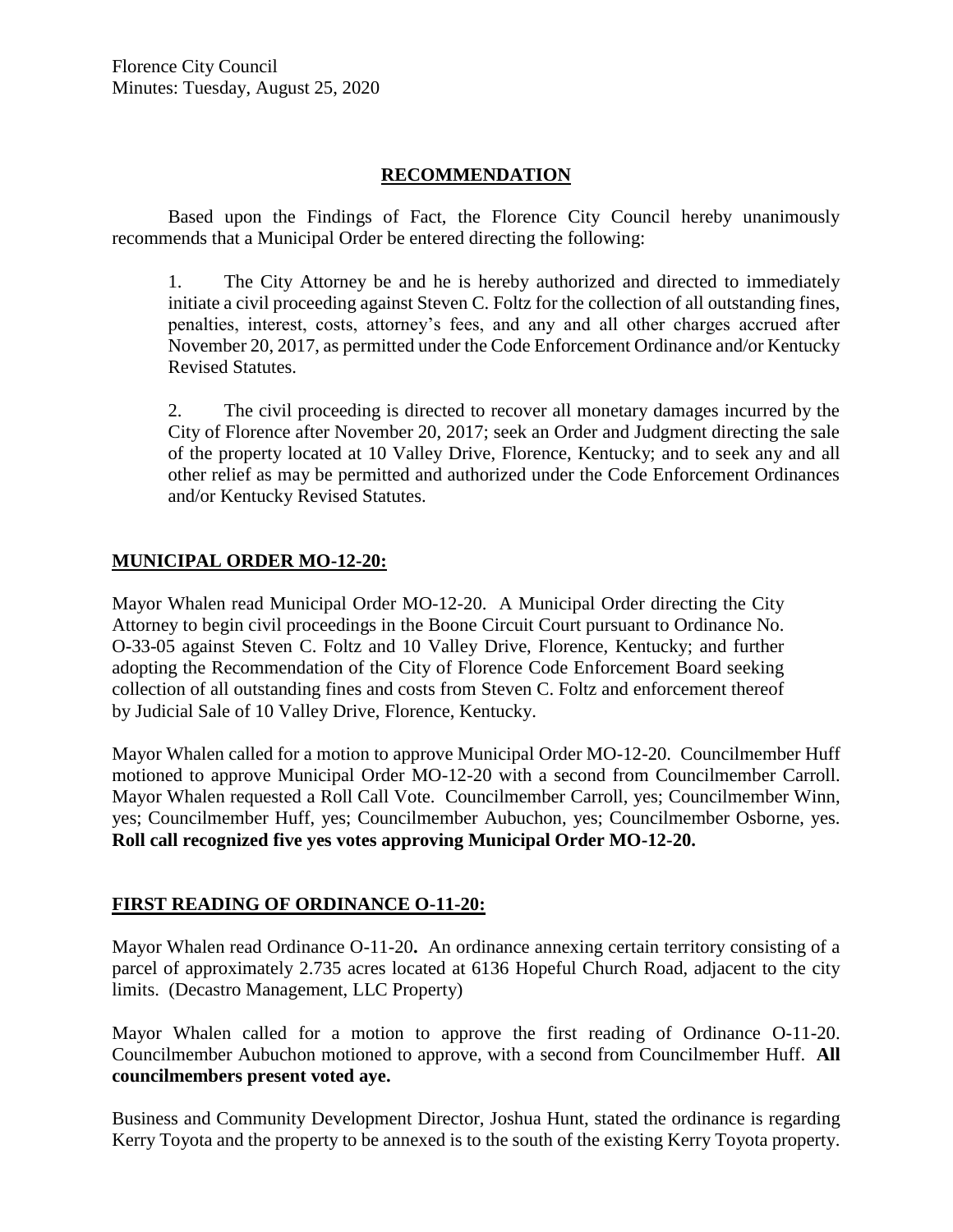As discussed as the previous council meeting, Duke Energy will be installing a utility line and will have an easement across the property. The annexation and proposed lot will meet all zoning regulations in accordance with the residential areas to the south. The second reading will not occur until the annexation goes through the Boone County Planning process.

## **MAYOR'S REPORT:**

- The City of Florence offices are open to in person business by appointment only. Please contact the office you need to conduct business with. A list of the telephone numbers are available on our website or contact (859)371-5491 for general information.
- Check our website at florence.ky-gov for upcoming events within the city. Current events and cancelations will be updated on our website and through social media.
- Voters are now eligible to request their absentee ballots. To request an absentee ballot go to GoVoteKY.com and click on the "Absentee Ballot Request."

## **RECOGNITION:**

Mayor Whalen asked if any of the following desired recognition:

City Coordinator, Joshua R. Wice:

Mr. Wice did not desire recognition.

Department Heads:

Fire/EMS Chief, Scott Knoll:

Chief Knoll did not desire recognition.

Public Services Director, Eric Hall:

Mr. Hall did not desire recognition.

Chief of Police, Tom Grau:

Chief Grau did not desire recognition.

Members of City Council:

None desired recognition.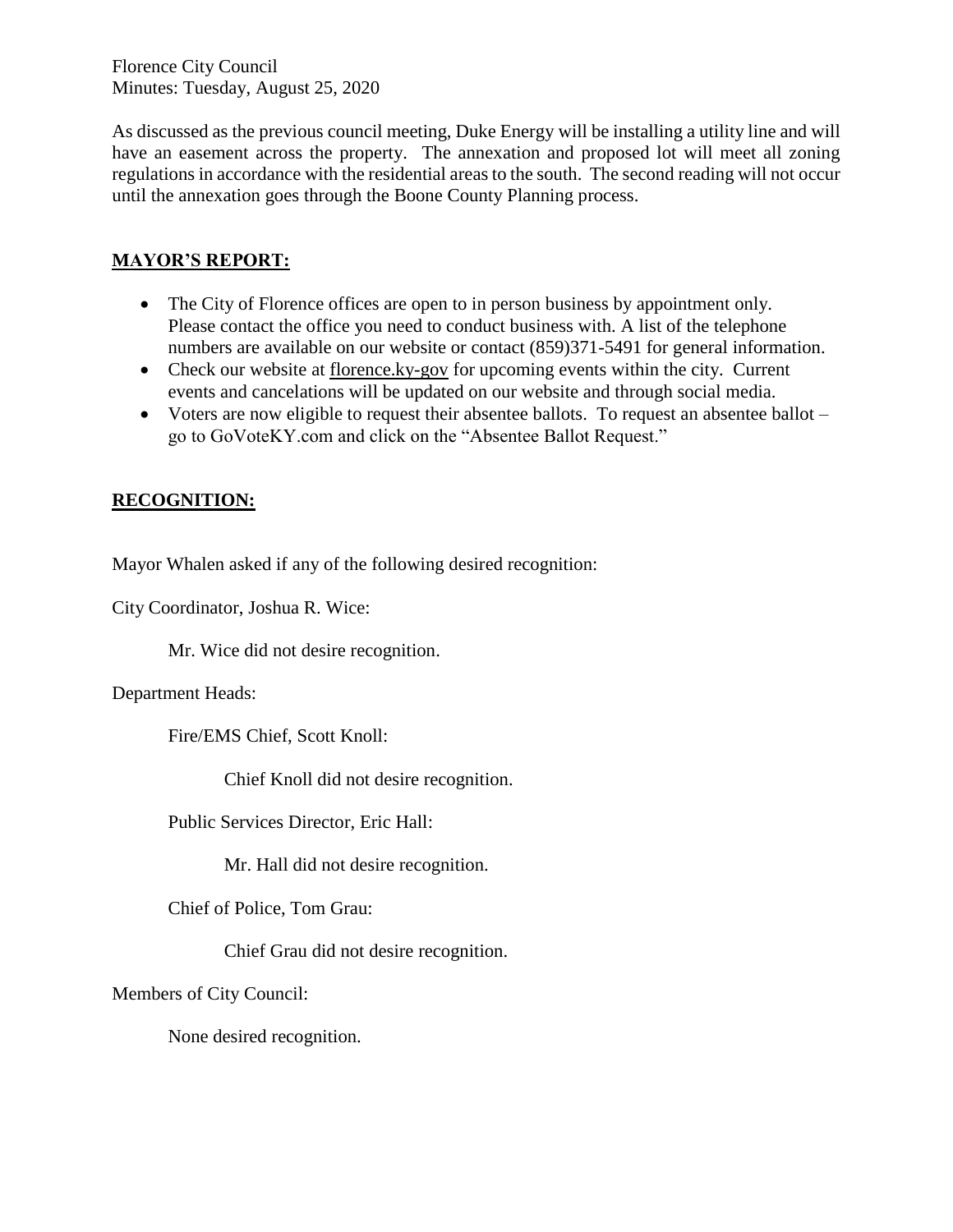#### Audience:

Steve McDaniel, resident of 4 Valley Drive for 50 years, reported 2 Valley Drive still has issues in the rear of their residence. He can observe from his backyard and believes their yard is a mess including a hot tub with no lid. Mr. McDaniel previously met with public services and the issues are still outstanding. Mr. McDaniel also reported an issue with the sewer and the neighbors' animals.

Mayor Whalen informed Mr. McDaniel a citation has been issued to 2 Valley Drive and the process is ongoing.

Mr. McDaniel again stated the neighbor's property is in disrepair and he has to live near it. Believes his house has more value and he wants to remain in his home and pass on to his children. He knows his ultimate home is in heaven. However, he is living today and he maintains his home with the help of family. He thanked council and requested the sewer be investigated.

Rick Sherman, resident of 6 Valley Drive, and neighbor of Steve Foltz, stated he was impressed with the improvements Mr. Foltz has made to his residence over the last six months. He never felt danger living in the neighborhood because of Mr. Foltz's property.

Myrna Sherman, resident of 6 Valley Drive, requested to speak on behalf of her neighbors. She stated she has witnessed a hose coming out of 2 Valley Drive's basement window. In 2013, she assisted the neighbors during a tragedy and at that time there was a hose in the basement. Unfortunately, she smells the odors from the home. Mrs. Sherman stated animal control has been to the house and the eight dogs are neglected. The hot tub has no lid which collects rain water and causes mosquitoes. She recalled a severe storm a few months ago and a tree fell into Mr. Foltz's yard. Mr. Foltz came home at night and was removing the tree in the dark by flashlight. Mrs. Sherman stated as far as Mr. Foltz's wife and children, she would not want to live in his house either with the neighbors. The owner of 8 Valley Drive is attempting to evict the tenants. The police have also been called to the residence.

Councilmember Huff inquired as to the sanitation issue mentioned. Public Services Director, Eric Hall, stated the issue has been evaluated and he will provide an update council following re-inspection.

Code Officer Macaluso stated he previously spoke with Mr. McDaniel and assured Mr. McDaniel he had not forgotten their conversation. However, unfortunately, due to unforeseen issues with the property at 2 Valley Drive, enforcement was not able to continue and he was advised to hold off. Those issues have been eliminated and citations are now being issued again to the property. With regard to the sewage and the reported hose, Officer Macaluso is not able to issue a citation unless he sees himself. Officer Macaluso informed Mr. McDaniel and Mrs. Sherman he would provide them with his number and to call him when the violation occurs and he will inspect.